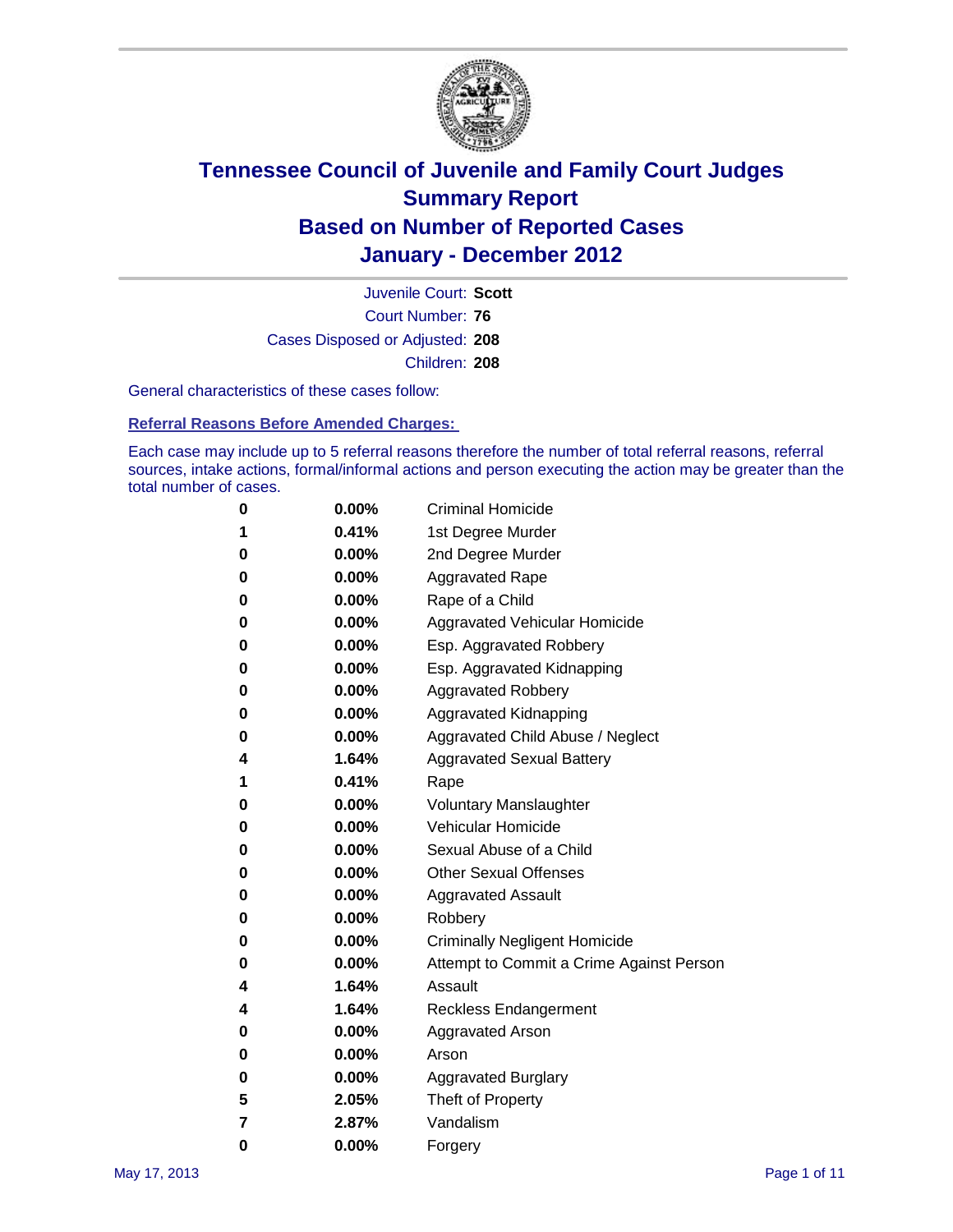

Court Number: **76** Juvenile Court: **Scott** Cases Disposed or Adjusted: **208** Children: **208**

#### **Referral Reasons Before Amended Charges:**

Each case may include up to 5 referral reasons therefore the number of total referral reasons, referral sources, intake actions, formal/informal actions and person executing the action may be greater than the total number of cases.

| 0            | 0.00%    | <b>Worthless Checks</b>                                     |
|--------------|----------|-------------------------------------------------------------|
| $\mathbf{2}$ | 0.82%    | Illegal Possession / Fraudulent Use of Credit / Debit Cards |
| 5            | 2.05%    | <b>Burglary</b>                                             |
| 1            | 0.41%    | Unauthorized Use of a Vehicle                               |
| 0            | 0.00%    | <b>Cruelty to Animals</b>                                   |
| 0            | 0.00%    | Sale of Controlled Substances                               |
| 0            | 0.00%    | <b>Other Drug Offenses</b>                                  |
| 2            | 0.82%    | <b>Possession of Controlled Substances</b>                  |
| 2            | 0.82%    | <b>Criminal Attempt</b>                                     |
| 0            | 0.00%    | Carrying Weapons on School Property                         |
| 0            | 0.00%    | Unlawful Carrying / Possession of a Weapon                  |
| 0            | 0.00%    | <b>Evading Arrest</b>                                       |
| 0            | 0.00%    | Escape                                                      |
| 2            | 0.82%    | Driving Under Influence (DUI)                               |
| 25           | 10.25%   | Possession / Consumption of Alcohol                         |
| 0            | 0.00%    | Resisting Stop, Frisk, Halt, Arrest or Search               |
| 0            | 0.00%    | <b>Aggravated Criminal Trespass</b>                         |
| 2            | 0.82%    | Harassment                                                  |
| 0            | 0.00%    | Failure to Appear                                           |
| 1            | 0.41%    | Filing a False Police Report                                |
| 0            | 0.00%    | Criminal Impersonation                                      |
| 0            | 0.00%    | <b>Disorderly Conduct</b>                                   |
| 0            | 0.00%    | <b>Criminal Trespass</b>                                    |
| 1            | 0.41%    | <b>Public Intoxication</b>                                  |
| 0            | 0.00%    | Gambling                                                    |
| 3            | 1.23%    | <b>Traffic</b>                                              |
| 3            | 1.23%    | <b>Local Ordinances</b>                                     |
| 0            | 0.00%    | Violation of Wildlife Regulations                           |
| 0            | $0.00\%$ | Contempt of Court                                           |
| 9            | 3.69%    | Violation of Probation                                      |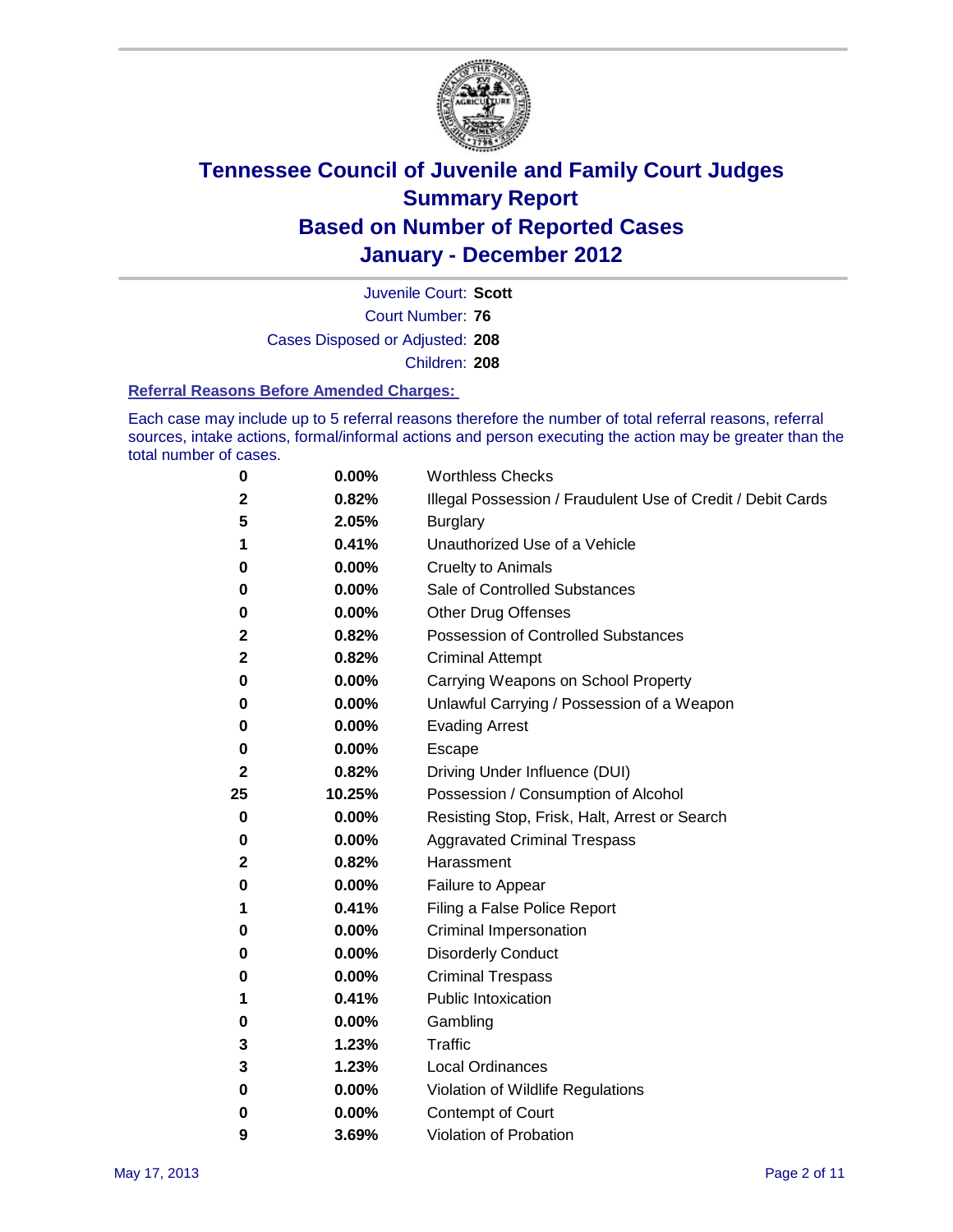

Court Number: **76** Juvenile Court: **Scott** Cases Disposed or Adjusted: **208** Children: **208**

#### **Referral Reasons Before Amended Charges:**

Each case may include up to 5 referral reasons therefore the number of total referral reasons, referral sources, intake actions, formal/informal actions and person executing the action may be greater than the total number of cases.

| 0            | 0.00%    | Violation of Aftercare                 |
|--------------|----------|----------------------------------------|
| 104          | 42.62%   | Unruly Behavior                        |
| 40           | 16.39%   | Truancy                                |
| $\mathbf{2}$ | 0.82%    | In-State Runaway                       |
| 1            | 0.41%    | Out-of-State Runaway                   |
| 10           | 4.10%    | Possession of Tobacco Products         |
| 0            | $0.00\%$ | Violation of a Valid Court Order       |
| $\bf{0}$     | 0.00%    | Violation of Curfew                    |
| 0            | $0.00\%$ | Sexually Abused Child                  |
| $\bf{0}$     | 0.00%    | <b>Physically Abused Child</b>         |
| $\bf{0}$     | 0.00%    | Dependency / Neglect                   |
| 0            | $0.00\%$ | <b>Termination of Parental Rights</b>  |
| $\bf{0}$     | 0.00%    | <b>Violation of Pretrial Diversion</b> |
| 0            | 0.00%    | Violation of Informal Adjustment       |
| 0            | $0.00\%$ | <b>Judicial Review</b>                 |
| 0            | $0.00\%$ | <b>Administrative Review</b>           |
| 0            | 0.00%    | <b>Foster Care Review</b>              |
| 0            | $0.00\%$ | Custody                                |
| 0            | 0.00%    | Visitation                             |
| 0            | $0.00\%$ | Paternity / Legitimation               |
| 0            | 0.00%    | <b>Child Support</b>                   |
| 0            | 0.00%    | <b>Request for Medical Treatment</b>   |
| 0            | 0.00%    | <b>Consent to Marry</b>                |
| 3            | 1.23%    | Other                                  |
| 244          | 100.00%  | <b>Total Referrals</b>                 |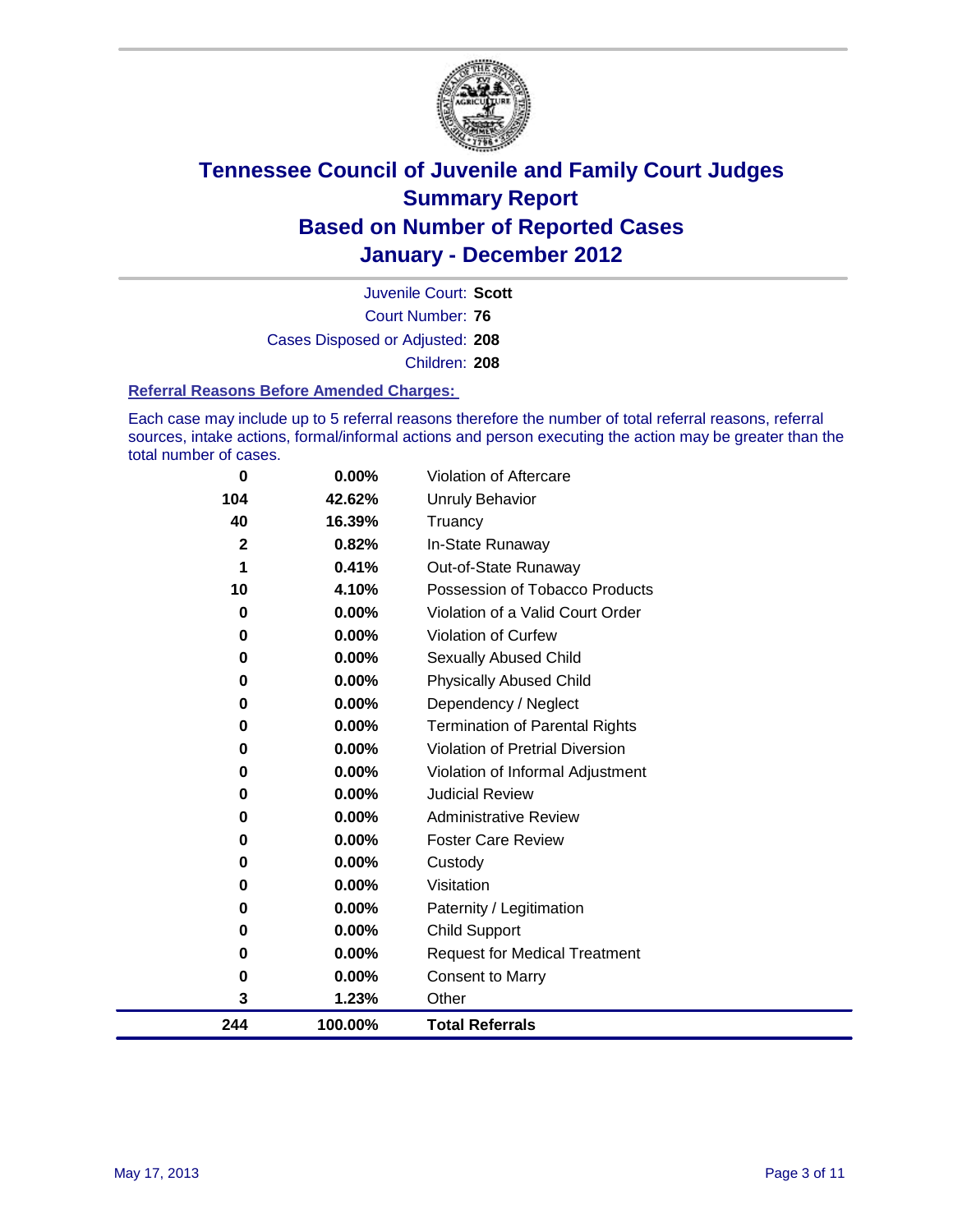

|                            | Juvenile Court: Scott           |                                   |  |
|----------------------------|---------------------------------|-----------------------------------|--|
|                            | <b>Court Number: 76</b>         |                                   |  |
|                            | Cases Disposed or Adjusted: 208 |                                   |  |
|                            |                                 | Children: 208                     |  |
| <b>Referral Sources: 1</b> |                                 |                                   |  |
| 92                         | 37.70%                          | Law Enforcement                   |  |
| 71                         | 29.10%                          | Parents                           |  |
| 0                          | $0.00\%$                        | <b>Relatives</b>                  |  |
| 1                          | 0.41%                           | Self                              |  |
| 72                         | 29.51%                          | School                            |  |
| 0                          | $0.00\%$                        | <b>CSA</b>                        |  |
| 0                          | 0.00%                           | <b>DCS</b>                        |  |
| 0                          | 0.00%                           | Other State Department            |  |
| 0                          | $0.00\%$                        | <b>District Attorney's Office</b> |  |
| 3                          | 1.23%                           | <b>Court Staff</b>                |  |
| 0                          | 0.00%                           | Social Agency                     |  |
| 0                          | 0.00%                           | <b>Other Court</b>                |  |
| 5                          | 2.05%                           | Victim                            |  |
| 0                          | 0.00%                           | Child & Parent                    |  |
| 0                          | 0.00%                           | Hospital                          |  |
| 0                          | 0.00%                           | Unknown                           |  |
| 0                          | 0.00%                           | Other                             |  |
| 244                        | 100.00%                         | <b>Total Referral Sources</b>     |  |

#### **Age of Child at Referral: 2**

| 0  | 0.48%<br>$0.00\%$ | Ages 19 and Over<br><b>Unknown</b> |
|----|-------------------|------------------------------------|
|    |                   |                                    |
| 1  |                   |                                    |
| 46 | 22.12%            | Ages 17 through 18                 |
| 93 | 44.71%            | Ages 15 through 16                 |
| 48 | 23.08%            | Ages 13 through 14                 |
| 9  | 4.33%             | Ages 11 through 12                 |
| 11 | 5.29%             | Ages 10 and Under                  |
|    |                   |                                    |

<sup>1</sup> If different than number of Referral Reasons (244), verify accuracy of your court's data.

<sup>2</sup> One child could be counted in multiple categories, verify accuracy of your court's data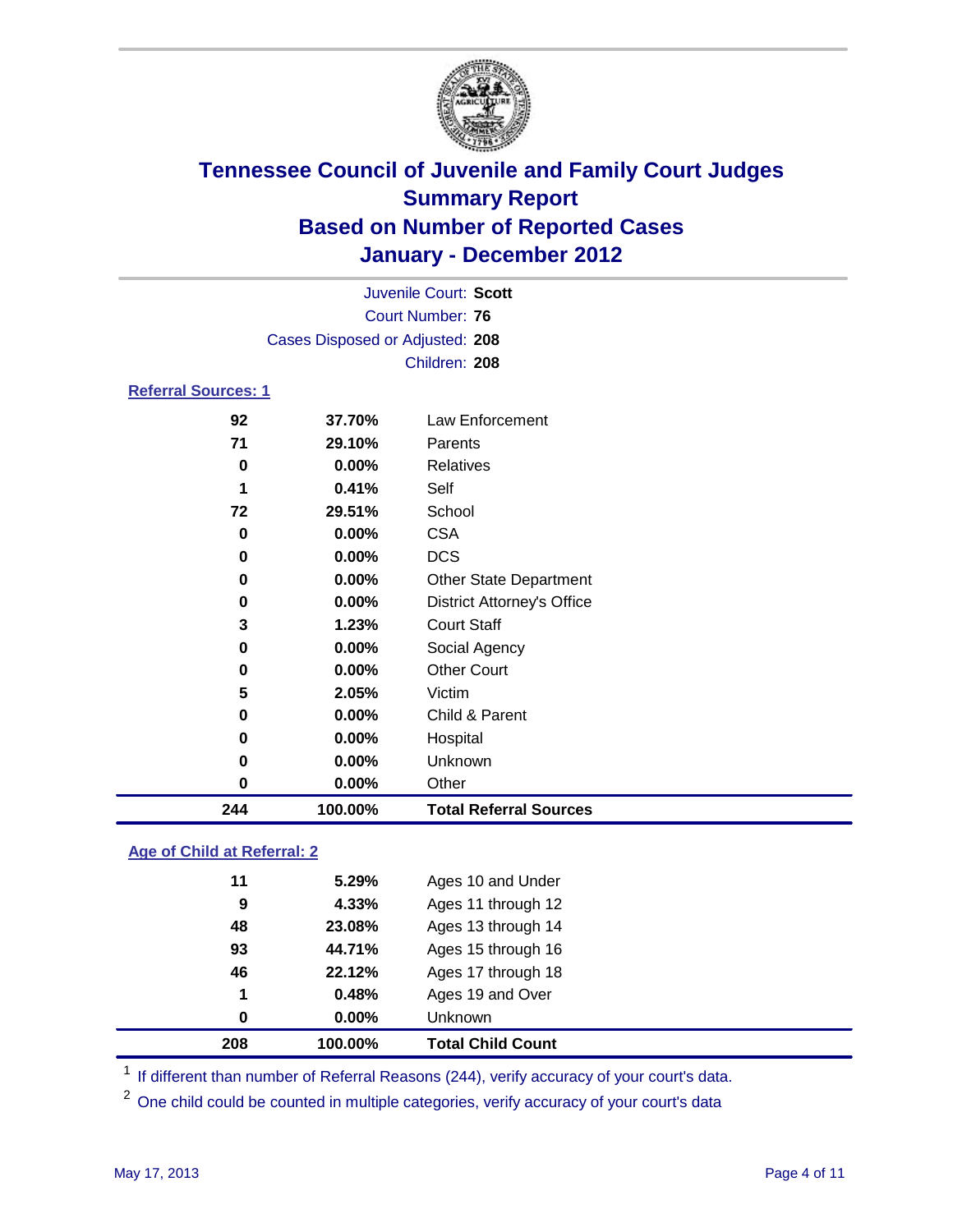

| Juvenile Court: Scott                   |                                 |                          |  |
|-----------------------------------------|---------------------------------|--------------------------|--|
|                                         | <b>Court Number: 76</b>         |                          |  |
|                                         | Cases Disposed or Adjusted: 208 |                          |  |
|                                         |                                 | Children: 208            |  |
| Sex of Child: 1                         |                                 |                          |  |
| 148                                     | 71.15%                          | Male                     |  |
| 60                                      | 28.85%                          | Female                   |  |
| $\mathbf 0$                             | 0.00%                           | Unknown                  |  |
| 208                                     | 100.00%                         | <b>Total Child Count</b> |  |
| Race of Child: 1                        |                                 |                          |  |
| 208                                     | 100.00%                         | White                    |  |
| $\mathbf 0$                             | 0.00%                           | African American         |  |
| 0                                       | 0.00%                           | Native American          |  |
| 0                                       | 0.00%                           | Asian                    |  |
| 0                                       | 0.00%                           | Mixed                    |  |
| $\mathbf 0$                             | 0.00%                           | Unknown                  |  |
| 208                                     | 100.00%                         | <b>Total Child Count</b> |  |
| <b>Hispanic Origin: 1</b>               |                                 |                          |  |
| 3                                       | 1.44%                           | Yes                      |  |
| 205                                     | 98.56%                          | No                       |  |
| $\mathbf 0$                             | 0.00%                           | Unknown                  |  |
| 208                                     | 100.00%                         | <b>Total Child Count</b> |  |
| <b>School Enrollment of Children: 1</b> |                                 |                          |  |
| 200                                     | 96.15%                          | Yes                      |  |
| 8                                       | 3.85%                           | No                       |  |
| $\mathbf 0$                             | 0.00%                           | Unknown                  |  |
| 208                                     | 100.00%                         | <b>Total Child Count</b> |  |

One child could be counted in multiple categories, verify accuracy of your court's data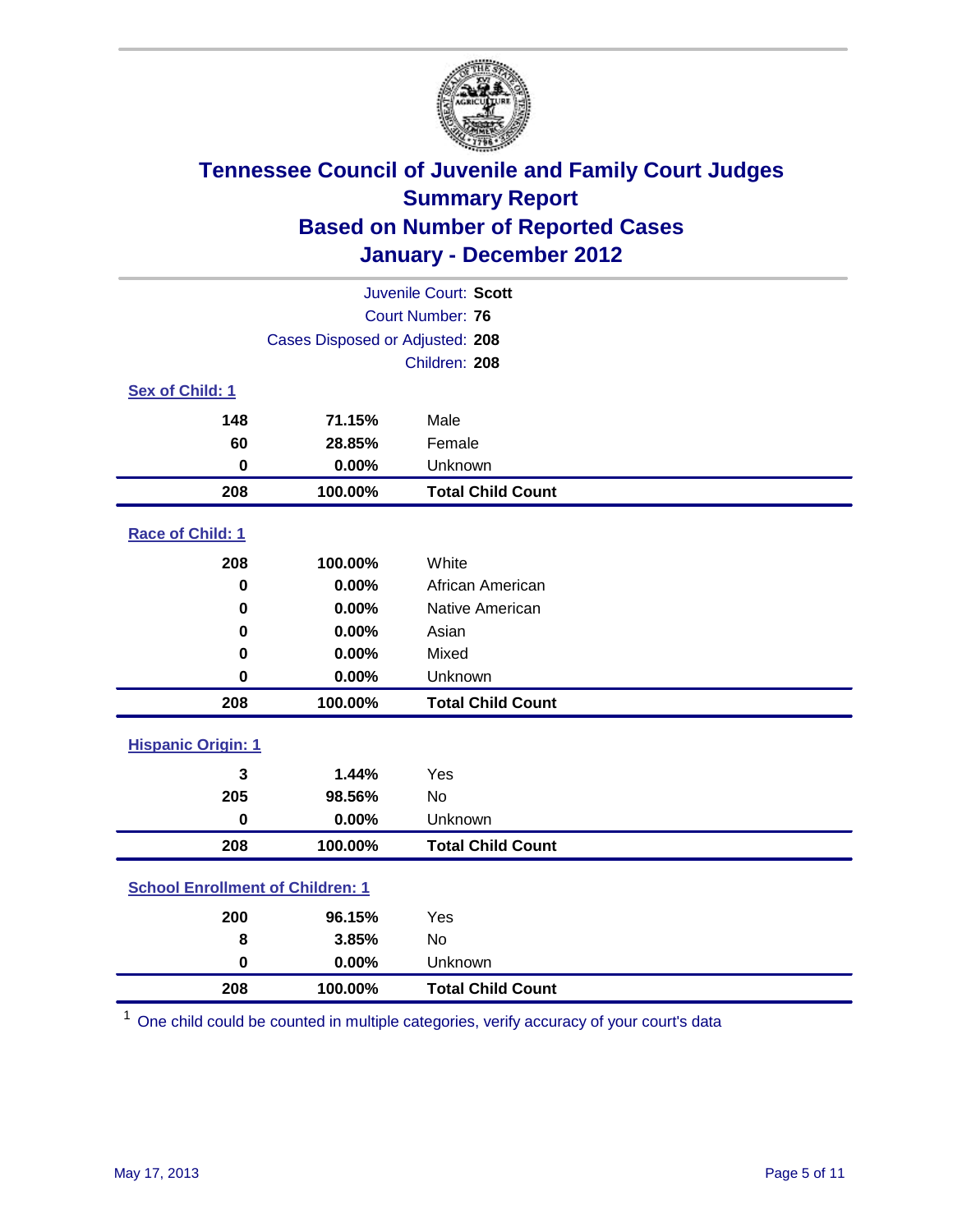

Court Number: **76** Juvenile Court: **Scott** Cases Disposed or Adjusted: **208** Children: **208**

#### **Living Arrangement of Child at Time of Referral: 1**

| 208          | 100.00%  | <b>Total Child Count</b>     |
|--------------|----------|------------------------------|
| 0            | $0.00\%$ | Other                        |
| 0            | $0.00\%$ | Unknown                      |
| 1            | 0.48%    | Independent                  |
| 0            | $0.00\%$ | In an Institution            |
| 0            | $0.00\%$ | In a Residential Center      |
| 0            | 0.00%    | In a Group Home              |
| $\mathbf{2}$ | 0.96%    | With Foster Family           |
| 1            | 0.48%    | <b>With Adoptive Parents</b> |
| 4            | 1.92%    | <b>With Relatives</b>        |
| 21           | 10.10%   | With Father                  |
| 35           | 16.83%   | <b>With Mother</b>           |
| 46           | 22.12%   | With Mother and Stepfather   |
| 24           | 11.54%   | With Father and Stepmother   |
| 74           | 35.58%   | With Both Biological Parents |
|              |          |                              |

#### **Type of Detention: 2**

| 208          | 100.00%  | <b>Total Detention Count</b> |
|--------------|----------|------------------------------|
| 0            | $0.00\%$ | Other                        |
| 24           | 11.54%   | Does Not Apply               |
| $\mathbf{2}$ | $0.96\%$ | Unknown                      |
| 0            | 0.00%    | Psychiatric Hospital         |
| 0            | 0.00%    | Jail - No Separation         |
| 0            | $0.00\%$ | Jail - Partial Separation    |
| 0            | 0.00%    | Jail - Complete Separation   |
| 3            | 1.44%    | Juvenile Detention Facility  |
| 179          | 86.06%   | Non-Secure Placement         |
|              |          |                              |

<sup>1</sup> One child could be counted in multiple categories, verify accuracy of your court's data

<sup>2</sup> If different than number of Cases (208) verify accuracy of your court's data.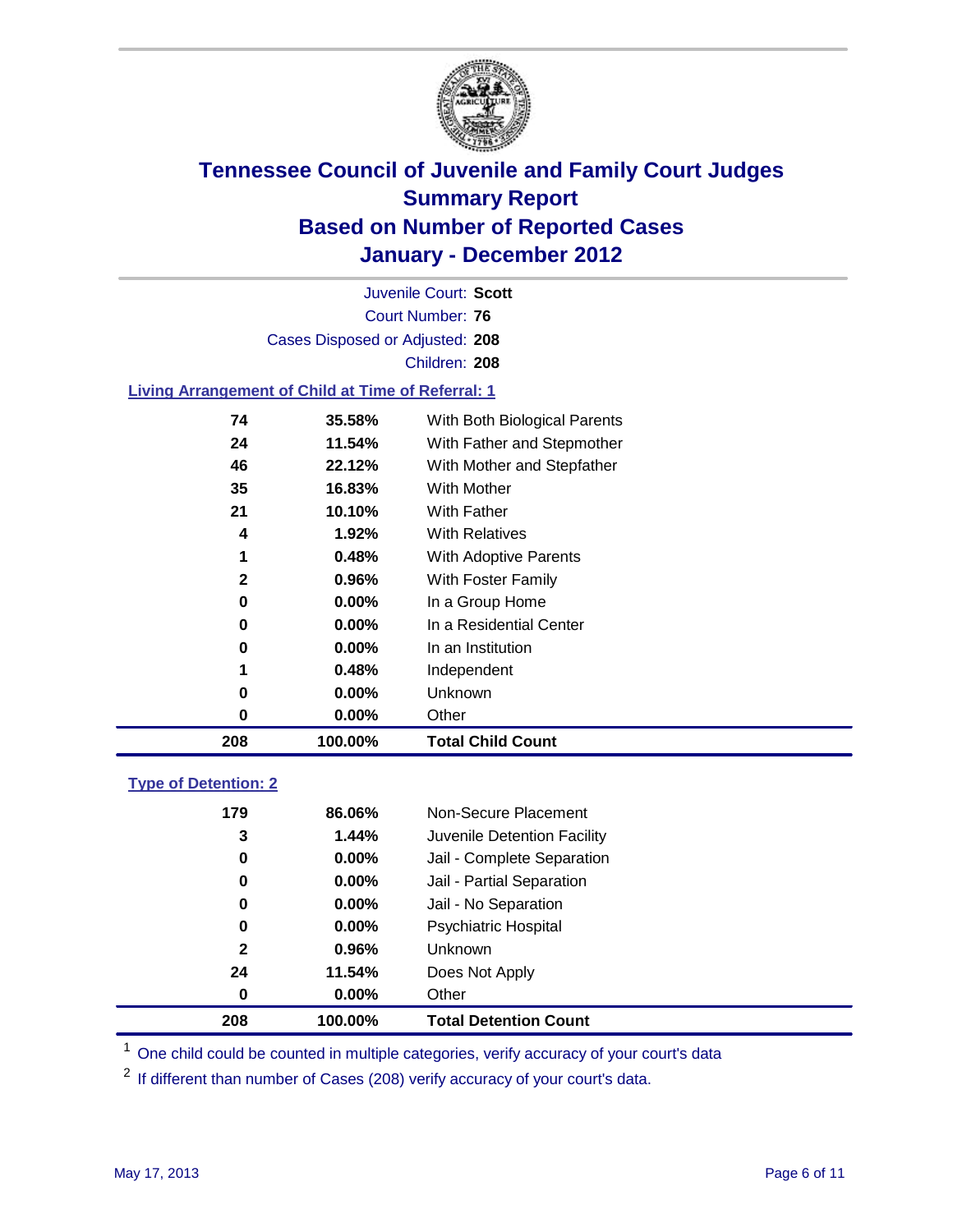

| Juvenile Court: Scott    |                                                    |                                     |  |  |  |
|--------------------------|----------------------------------------------------|-------------------------------------|--|--|--|
| Court Number: 76         |                                                    |                                     |  |  |  |
|                          | Cases Disposed or Adjusted: 208                    |                                     |  |  |  |
|                          |                                                    | Children: 208                       |  |  |  |
|                          | <b>Placement After Secure Detention Hearing: 1</b> |                                     |  |  |  |
| 126                      | 60.58%<br>Returned to Prior Living Arrangement     |                                     |  |  |  |
| 3                        | 1.44%                                              | Juvenile Detention Facility         |  |  |  |
|                          | 0.48%                                              | Jail                                |  |  |  |
| 0                        | 0.00%                                              | Shelter / Group Home                |  |  |  |
| 0                        | 0.00%                                              | <b>Foster Family Home</b>           |  |  |  |
| 0                        | $0.00\%$                                           | Psychiatric Hospital                |  |  |  |
| 0                        | $0.00\%$                                           | Unknown                             |  |  |  |
| 78                       | 37.50%                                             | Does Not Apply                      |  |  |  |
| 0                        | $0.00\%$                                           | Other                               |  |  |  |
| 208                      | 100.00%                                            | <b>Total Placement Count</b>        |  |  |  |
| <b>Intake Actions: 2</b> |                                                    |                                     |  |  |  |
| 244                      | 100.00%                                            | <b>Petition Filed</b>               |  |  |  |
| 0                        | $0.00\%$                                           | <b>Motion Filed</b>                 |  |  |  |
| 0                        | $0.00\%$                                           | <b>Citation Processed</b>           |  |  |  |
| 0                        | $0.00\%$                                           | Notification of Paternity Processed |  |  |  |
| 0                        | $0.00\%$                                           | Scheduling of Judicial Review       |  |  |  |
| 0                        | 0.00%                                              | Scheduling of Administrative Review |  |  |  |

 **100.00% Total Intake Count** <sup>1</sup> If different than number of Cases (208) verify accuracy of your court's data.

**0.00%** Does Not Apply

**0.00%** Unknown

<sup>2</sup> If different than number of Referral Reasons (244), verify accuracy of your court's data.

**0.00%** Scheduling of Foster Care Review

**0.00%** Other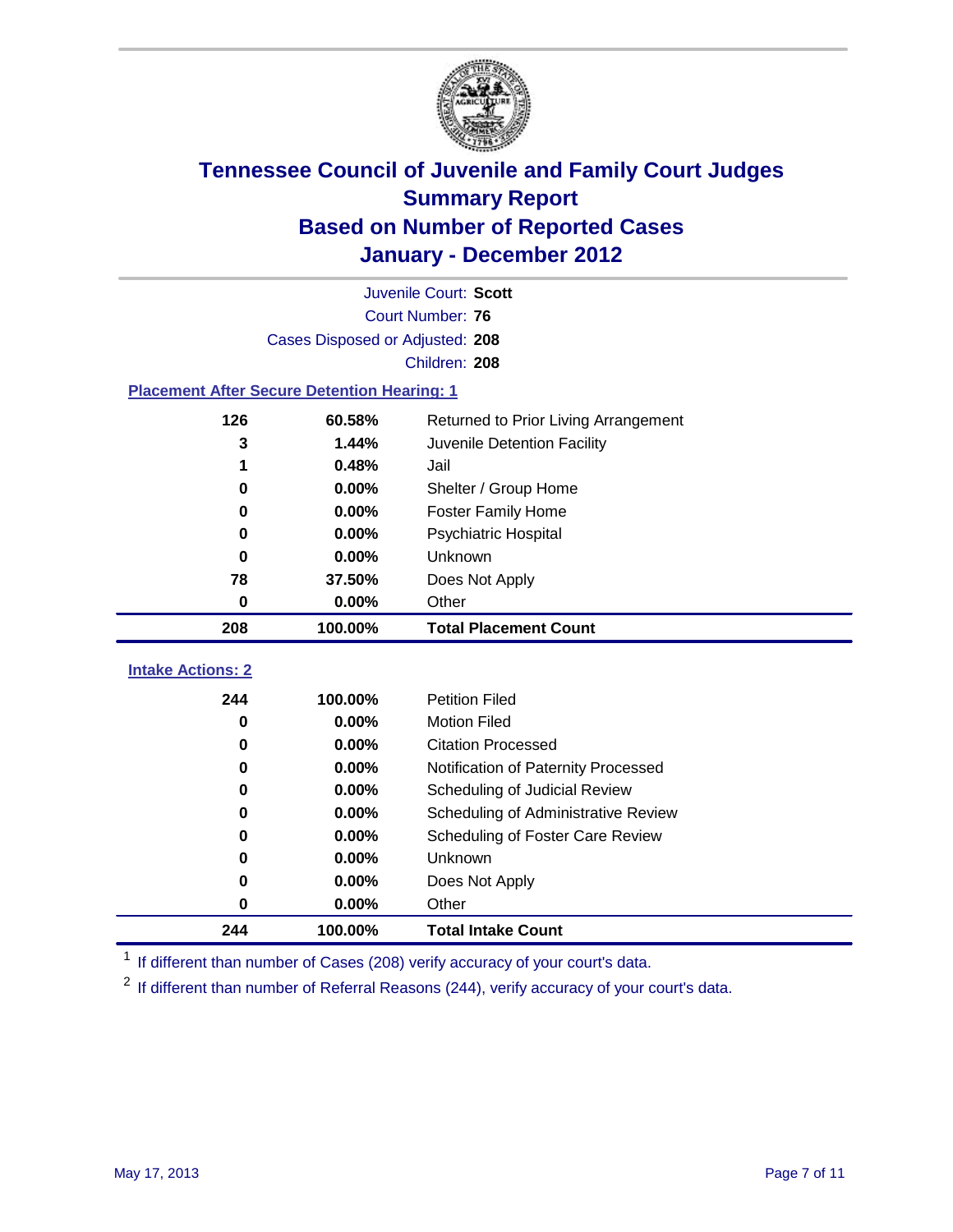

Court Number: **76** Juvenile Court: **Scott** Cases Disposed or Adjusted: **208** Children: **208**

#### **Last Grade Completed by Child: 1**

| 0                                 | 0.00%    | Too Young for School         |
|-----------------------------------|----------|------------------------------|
| 0                                 | 0.00%    | Preschool                    |
| 7                                 | 3.37%    | Kindergarten                 |
| 1                                 | 0.48%    | 1st Grade                    |
| 0                                 | $0.00\%$ | 2nd Grade                    |
| 0                                 | 0.00%    | 3rd Grade                    |
| 1                                 | 0.48%    | 4th Grade                    |
| 6                                 | 2.88%    | 5th Grade                    |
| 6                                 | 2.88%    | 6th Grade                    |
| 26                                | 12.50%   | 7th Grade                    |
| 28                                | 13.46%   | 8th Grade                    |
| 51                                | 24.52%   | 9th Grade                    |
| 24                                | 11.54%   | 10th Grade                   |
| 50                                | 24.04%   | 11th Grade                   |
| 7                                 | 3.37%    | 12th Grade                   |
| 0                                 | 0.00%    | Non-Graded Special Ed        |
| 0                                 | 0.00%    | <b>GED</b>                   |
| 0                                 | 0.00%    | Graduated                    |
| 1                                 | 0.48%    | <b>Never Attended School</b> |
| 0                                 | 0.00%    | Unknown                      |
| 0                                 | 0.00%    | Other                        |
| 208                               | 100.00%  | <b>Total Child Count</b>     |
| Envelled in Chesial Editionian: 4 |          |                              |

| 208                                     | 100.00%  | <b>Total Child Count</b> |  |  |
|-----------------------------------------|----------|--------------------------|--|--|
| 0                                       | $0.00\%$ | Unknown                  |  |  |
| 194                                     | 93.27%   | No.                      |  |  |
| 14                                      | 6.73%    | Yes                      |  |  |
| <b>Enrolled in Special Education: 1</b> |          |                          |  |  |

One child could be counted in multiple categories, verify accuracy of your court's data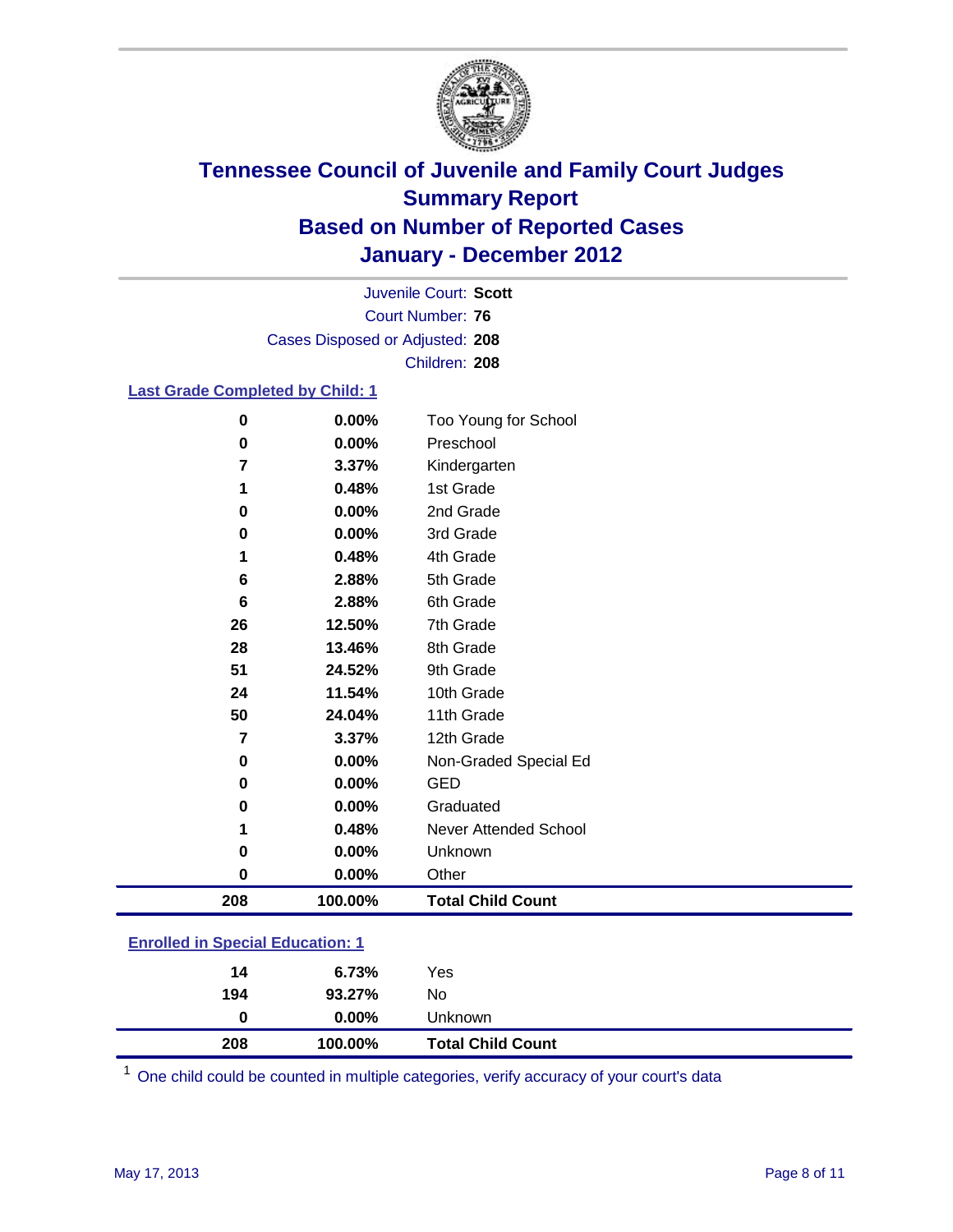

| Juvenile Court: Scott        |                                 |                           |
|------------------------------|---------------------------------|---------------------------|
|                              |                                 | Court Number: 76          |
|                              | Cases Disposed or Adjusted: 208 |                           |
|                              |                                 | Children: 208             |
| <b>Action Executed By: 1</b> |                                 |                           |
| 244                          | 100.00%                         | Judge                     |
| 0                            | $0.00\%$                        | Magistrate                |
| 0                            | $0.00\%$                        | <b>YSO</b>                |
| 0                            | 0.00%                           | Other                     |
| 0                            | 0.00%                           | Unknown                   |
| 244                          | 100.00%                         | <b>Total Action Count</b> |

### **Formal / Informal Actions: 1**

| 17  | 6.97%    | Dismissed                                        |
|-----|----------|--------------------------------------------------|
| 0   | $0.00\%$ | Retired / Nolle Prosequi                         |
| 118 | 48.36%   | <b>Complaint Substantiated Delinquent</b>        |
| 0   | $0.00\%$ | <b>Complaint Substantiated Status Offender</b>   |
| 0   | $0.00\%$ | <b>Complaint Substantiated Dependent/Neglect</b> |
| 0   | $0.00\%$ | <b>Complaint Substantiated Abused</b>            |
| 0   | $0.00\%$ | <b>Complaint Substantiated Mentally III</b>      |
| 0   | $0.00\%$ | Informal Adjustment                              |
| 0   | $0.00\%$ | <b>Pretrial Diversion</b>                        |
| 0   | $0.00\%$ | <b>Transfer to Adult Court Hearing</b>           |
| 0   | $0.00\%$ | Charges Cleared by Transfer to Adult Court       |
| 0   | $0.00\%$ | <b>Special Proceeding</b>                        |
| 0   | $0.00\%$ | <b>Review Concluded</b>                          |
| 109 | 44.67%   | Case Held Open                                   |
| 0   | $0.00\%$ | Other                                            |
| 0   | $0.00\%$ | Unknown                                          |
| 244 | 100.00%  | <b>Total Action Count</b>                        |

<sup>1</sup> If different than number of Referral Reasons (244), verify accuracy of your court's data.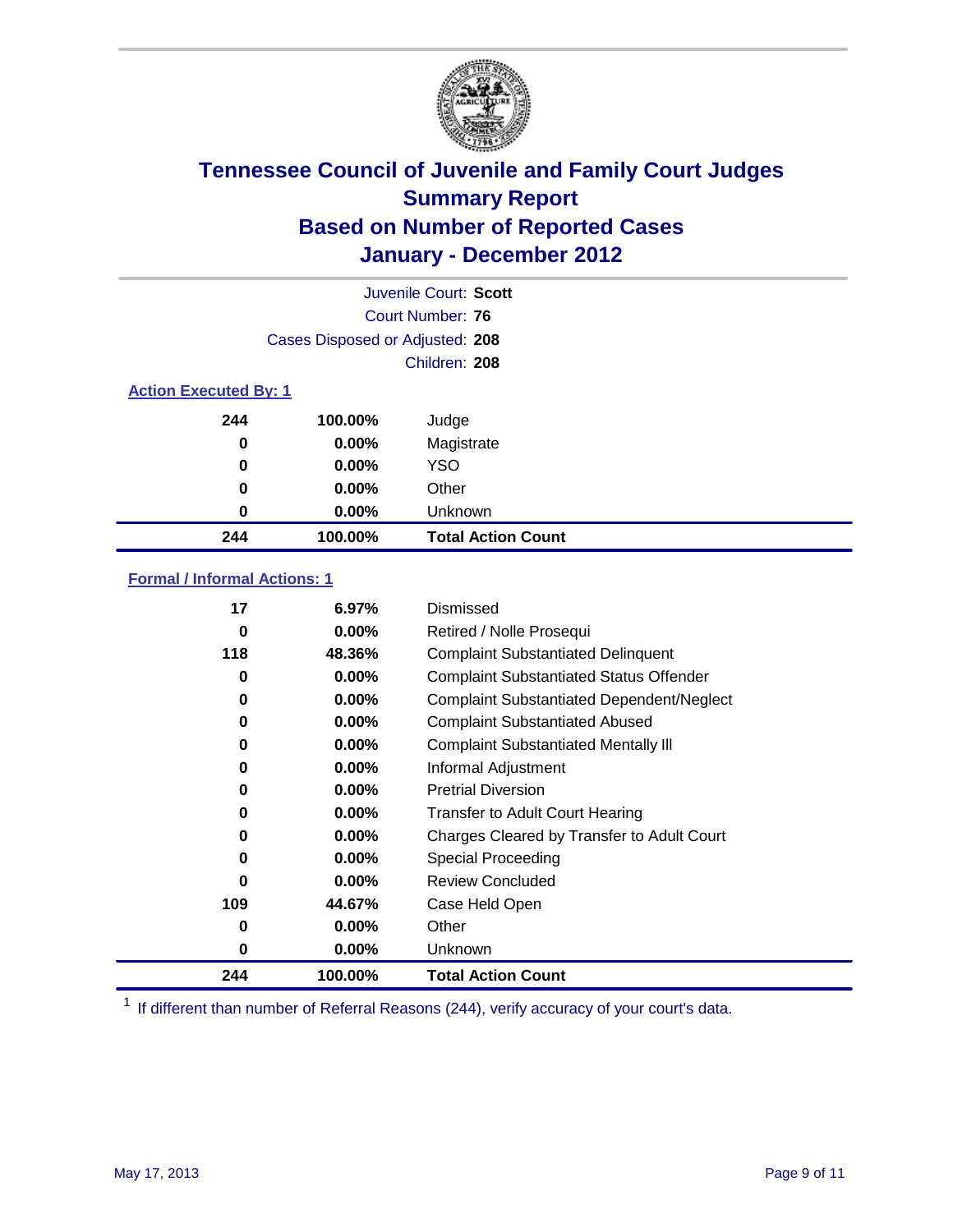

|                       |                                 | Juvenile Court: Scott                                 |
|-----------------------|---------------------------------|-------------------------------------------------------|
|                       |                                 | <b>Court Number: 76</b>                               |
|                       | Cases Disposed or Adjusted: 208 |                                                       |
|                       |                                 | Children: 208                                         |
| <b>Case Outcomes:</b> |                                 | There can be multiple outcomes for one child or case. |
| 13                    | 5.14%                           | Case Dismissed                                        |
| 0                     | 0.00%                           | Case Retired or Nolle Prosequi                        |
| 1                     | 0.40%                           | Warned / Counseled                                    |
| 93                    | 36.76%                          | Held Open For Review                                  |
| 0                     | 0.00%                           | Supervision / Probation to Juvenile Court             |
| 0                     | 0.00%                           | <b>Probation to Parents</b>                           |
| 0                     | 0.00%                           | Referral to Another Entity for Supervision / Service  |
| 0                     | 0.00%                           | Referred for Mental Health Counseling                 |
| 0                     | 0.00%                           | Referred for Alcohol and Drug Counseling              |
| 40                    | 15.81%                          | <b>Referred to Alternative School</b>                 |
| 0                     | 0.00%                           | Referred to Private Child Agency                      |
| 0                     | 0.00%                           | Referred to Defensive Driving School                  |
| 0                     | 0.00%                           | Referred to Alcohol Safety School                     |
| 0                     | 0.00%                           | Referred to Juvenile Court Education-Based Program    |
| 1                     | 0.40%                           | Driver's License Held Informally                      |
| 0                     | 0.00%                           | <b>Voluntary Placement with DMHMR</b>                 |
| 0                     | 0.00%                           | <b>Private Mental Health Placement</b>                |
| 0                     | 0.00%                           | <b>Private MR Placement</b>                           |
| 0                     | 0.00%                           | Placement with City/County Agency/Facility            |
| 0                     | 0.00%                           | Placement with Relative / Other Individual            |
| 50                    | 19.76%                          | Fine                                                  |
| 0                     | 0.00%                           | <b>Public Service</b>                                 |
| 0                     | 0.00%                           | Restitution                                           |
| 0                     | 0.00%                           | Runaway Returned                                      |
| 0                     | 0.00%                           | No Contact Order                                      |
| $\bf{0}$              | 0.00%                           | Injunction Other than No Contact Order                |
| 0                     | 0.00%                           | <b>House Arrest</b>                                   |
| 0                     | 0.00%                           | <b>Court Defined Curfew</b>                           |
| 0                     | 0.00%                           | Dismissed from Informal Adjustment                    |
| 0                     | 0.00%                           | <b>Dismissed from Pretrial Diversion</b>              |
| 0                     | 0.00%                           | <b>Released from Probation</b>                        |
| 0                     | 0.00%                           | <b>Transferred to Adult Court</b>                     |
| 0                     | $0.00\%$                        | <b>DMHMR Involuntary Commitment</b>                   |